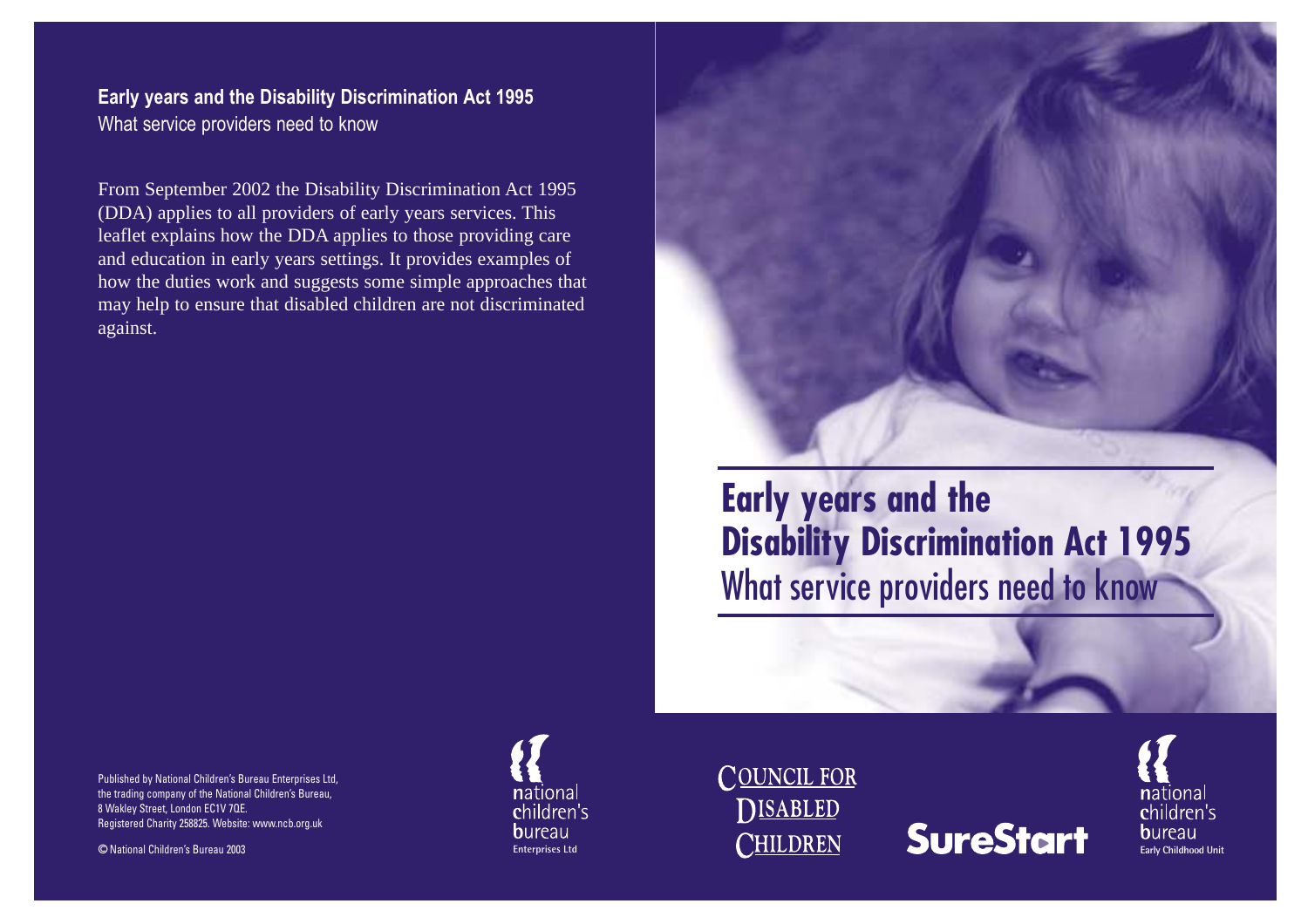## **Contents**

| 1              |                                                                        |
|----------------|------------------------------------------------------------------------|
| $\overline{2}$ |                                                                        |
| 3              |                                                                        |
| 4              |                                                                        |
| 5              |                                                                        |
| 6              |                                                                        |
| 7              | How does the 'reasonable adjustments' duty apply to schools? $\dots$ 6 |
| 8              | How does the 'reasonable adjustments' duty apply to early years        |
| 9              |                                                                        |
| 10             | Which children are covered by these duties? 10                         |
| 11             | Is there a difference between disability and special                   |
| 12             |                                                                        |
|                | 13 Who is responsible for ensuring that a disabled child is not        |
| 14             | What happens if a disabled child is discriminated against? 13          |
| 15             |                                                                        |
| 16             | Where can we go for additional help in meeting the duties? 15          |
| 17             |                                                                        |
|                |                                                                        |

*This document is intended as guidance only and should not be treated as an authoratitative interpretation of the law, which is a matter for the courts.*

# **The Early Childhood Unit at the NCB**

The Early Childhood Unit (ECU) was established within the National Children's Bureau in 1988 and works nationally to link together practice, research and information in support of the following aims:

- to champion the holistic needs of all young children
- to ensure the effective dissemination of high quality information and good practice within the early years sector and to other interested parties
- to promote and develop effective multi-agency and cross-agency partnerships, networks and other relationships
- to develop all work in collaboration with partners inside NCB and/or in the wider early years sector
- to develop specific areas of work which have been identified as important by the networks we support.

# **Council for Disabled Children**

The Council for Disabled Children, (CDC) was founded in 1974 as an independent policy forum under the aegis of the National Children's Bureau in order to encourage discussion, development and dissemination of a wide range of policy and practice issues relating to service provision and support for children and young people with disabilities and special educational needs.

The CDC aims to:

- raise awareness of the needs of disabled children and their families
- encourage multi-agency working and to contribute to the development of policy and practice across central and local government and child health services
- promote the positive participation of disabled children and their families in individual decision-making and wider policy development and service planning
- provide an independent national forum for the discussion and resolution of issues relating to disabled children and their families.

The CDC supports the Special Educational Consortium, the National Network of Parent Partnership Services and the ADSS Network for Disabled Children. It works closely with the Disability Rights Commission and a wide range of statutory, voluntary and professional bodies. Our membership is drawn from a wide range of professional, voluntary and statutory organisations and includes representation from families and disabled people.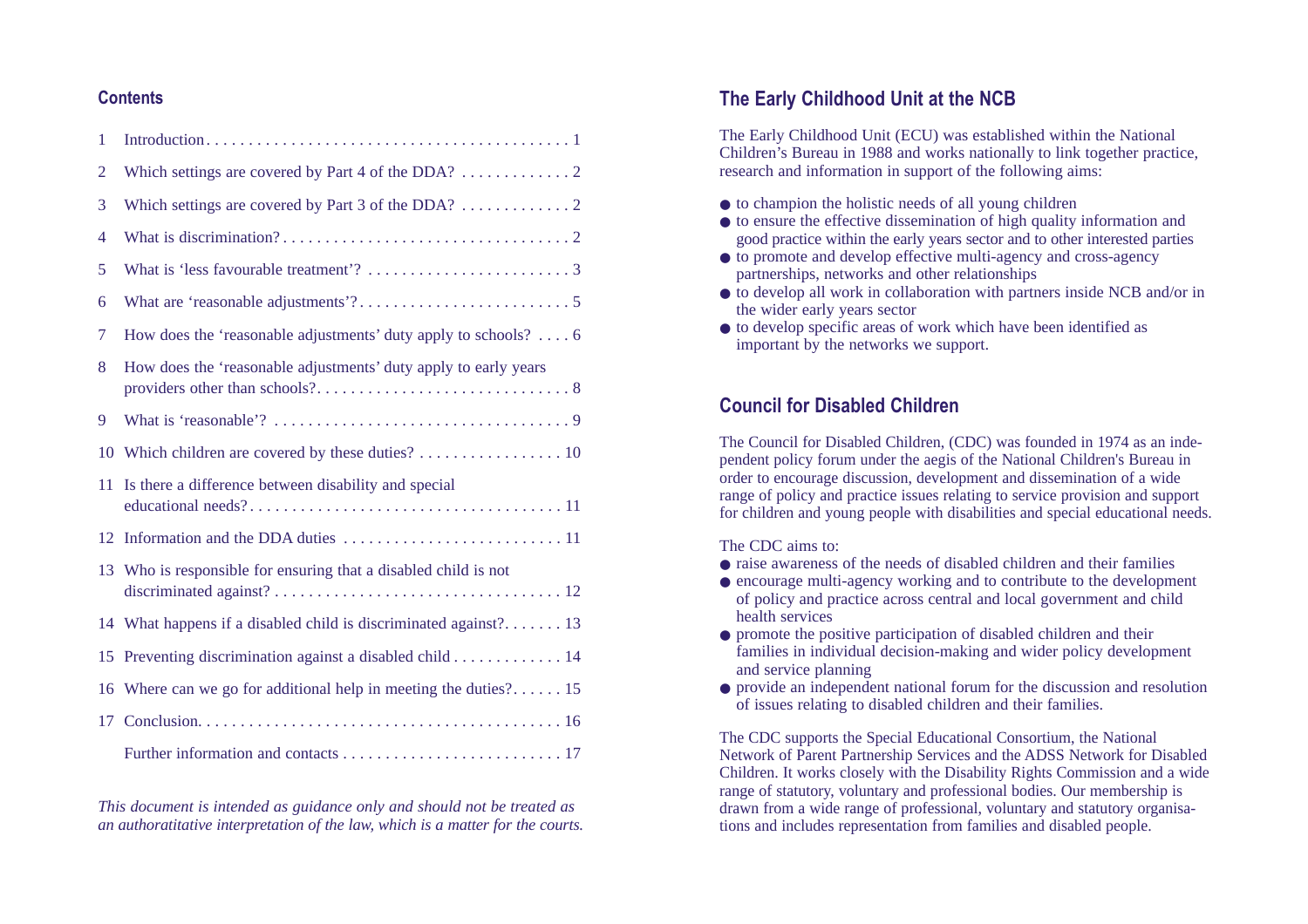## **1 Introduction**

From September 2002 the Disability Discrimination Act 1995 (DDA) applies to all providers of early years services. This leaflet explains how the DDA applies to those providing care and education in early years settings. It provides examples of how the duties work and suggests some simple approaches that may help to ensure that disabled children are not discriminated against.

The DDA has applied to the provision of childcare since it came into force in 1996. At that time education was exempt from the DDA.The Special Educational Needs and Disability Act 2001 brought in changes to both the special educational needs (SEN) legislation and to the DDA. The changes extended the coverage of the DDA to include education so that, from September 2002, it is unlawful to discriminate against disabled children in the provision of any service.

This leaflet focuses on the way the DDA duties apply to the childcare and education provided in early years settings. It recognises, but does not attempt to summarise, the SEN duties. These are explained in the *Special Educational Needs Code of Practice*, particularly in Chapter 4, which provides guidance on the SEN responsibilities of early years settings that are in receipt of Government grant.

The focus of this leaflet is on the DDA duties. It explains the duties and shows how settings can comply with the legislation. It is recognised that, in many settings, the good practice that already exists goes beyond what is required under the DDA duties. The good practice that exists is recognised but is not explored in this leaflet.

The DDA duties apply to all early years settings: to schools and preschools, to mainstream and to special, to private, voluntary, independent and state-maintained settings, to individual child-minders and to networks of accredited childminders, to education and social services provision. The duties cover all providers of early years childcare and education whether or not they are in receipt of government funding.

There are two core duties under the DDA. These two core duties apply to all early years settings. However, there are differences in the way the duties apply to schools and to other providers. The practicalities of which settings are covered by which part of the DDA are explained in sections 2 and 3.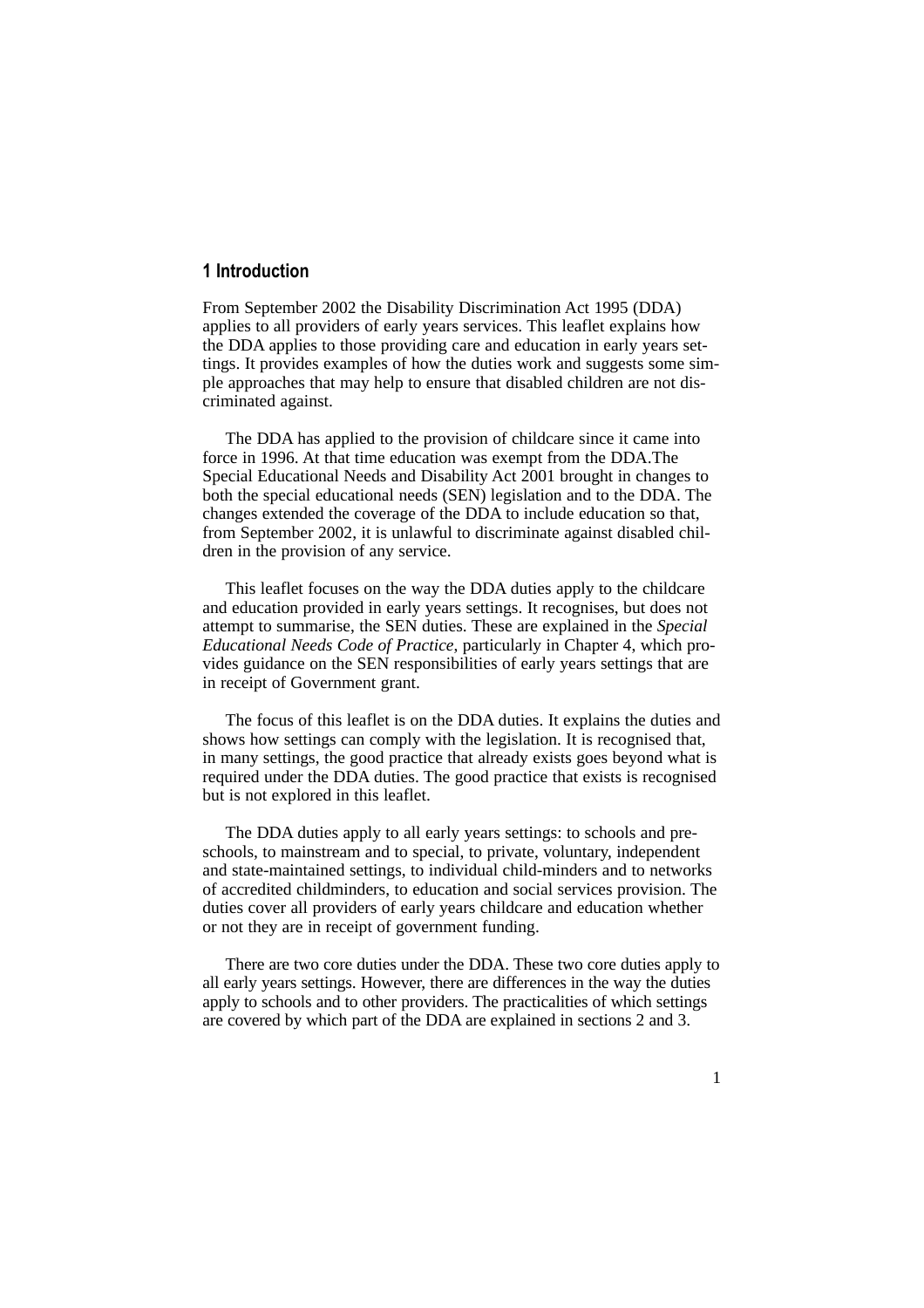## **2 Which settings are covered by Part 4 of the DDA?**

Those early years settings that are constituted as schools are covered by Part 4 of the DDA. Part 4 applies to all schools: private or state-maintained, mainstream or special. The duties cover discrimination in admissions, the provision of 'education and associated services' (a broad term covering the whole life of the school) and exclusions.

## **3 Which settings are covered by Part 3 of the DDA?**

Part 3 of the DDA covers all providers that are not constituted as schools: day nurseries, family centres, childcare centres, pre-schools and playgroups, individual childminders and networks of accredited childminders and other private, voluntary and statutory provision that is not established as a school. The duties cover the refusal to provide a service, offering a lower standard of service or offering a service on worse terms to a disabled child.

## **4 What is discrimination?**

The DDA sets out two main duties. These apply to all providers under both Parts 3 and 4. A failure to comply with these two duties may amount to unlawful discrimination. The two key duties are:

- not to treat a disabled child 'less favourably';
- to make 'reasonable adjustments' for disabled children.

The two duties are explained in more detail, in sections 5 and 6.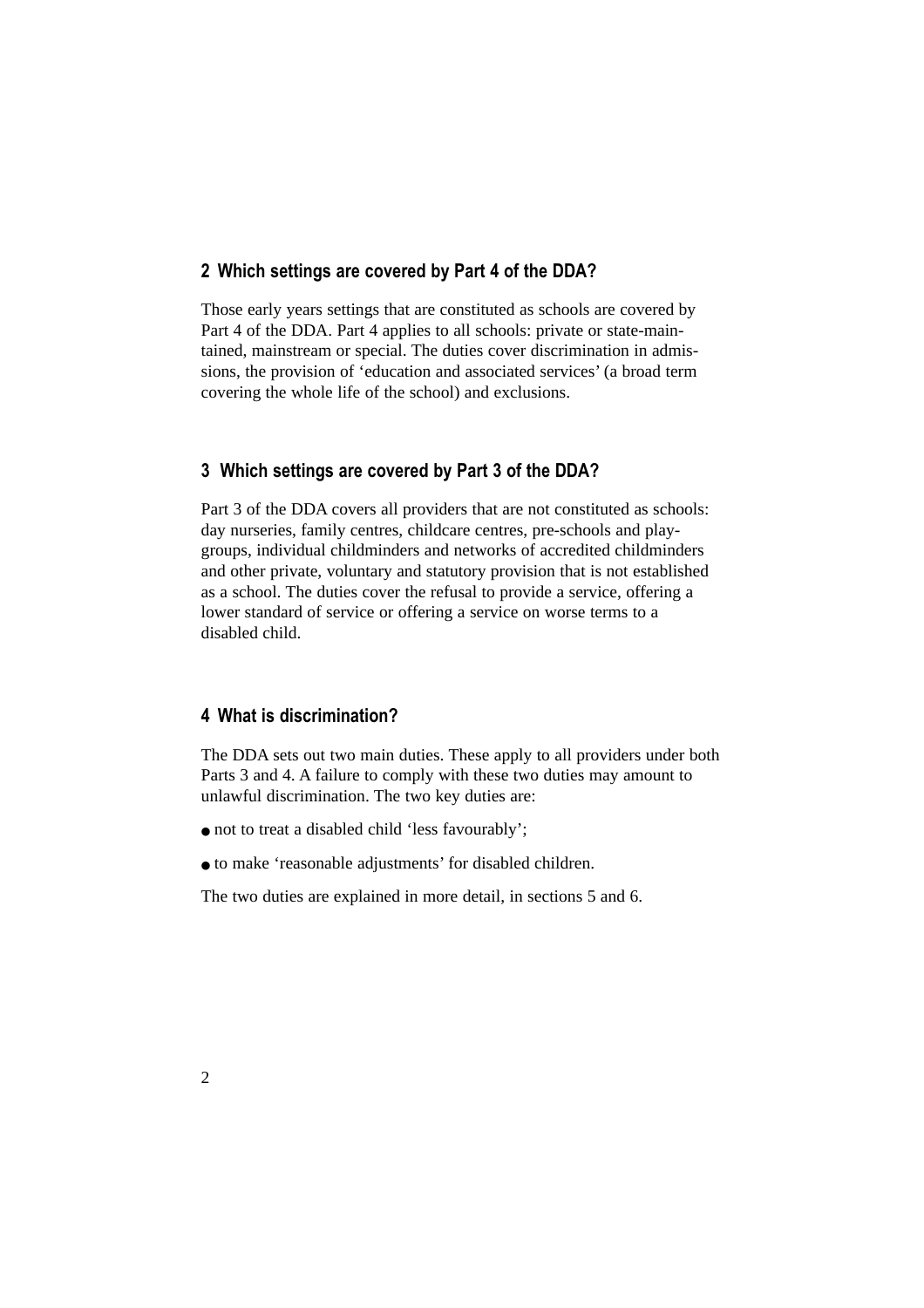## **5 What is 'less favourable treatment'?**

The DDA sets out a duty not to treat a disabled child 'less favourably' than someone else for a reason related to their disability.

## **Example 1**

*A mother seeks admission to a nursery school for her son who has Hirschprung's disease. The school says that they could not admit him until he is toilet trained. That is their policy for all children. Hirschprung's disease may lead to the late establishment of bowel control. The refusal to admit the boy is for a reason related to his disability and may be discriminatory.* 

There may sometimes be justification for less favourable treatment, but it is the blanket policy in this example that is likely to make it discriminatory. The school has not explored the nature of the boy's condition. They have not taken advice about the management of the condition, nor considered whether they may be able to adapt the routine procedures that they have in place to deal with accidents that occur from time to time for all young children.

### **Example 2**

*A pre-school leaves a child behind when the rest of her group goes to the park to see a puppet show. The girl has learning difficulties and the staff consider that there is no point in taking her as she will not understand the show. The decision not to take her to the show is for a reason related to her disability and may be discriminatory.*

In certain circumstances there may be justification for less favourable treatment but in this example it would appear to be unlikely. The preschool does not appear to have considered how the girl might be supported in watching and enjoying the puppet show if she had accompanied the other children, or how they might prepare her for the show, perhaps with a picture book or with puppets played with in advance of the visit.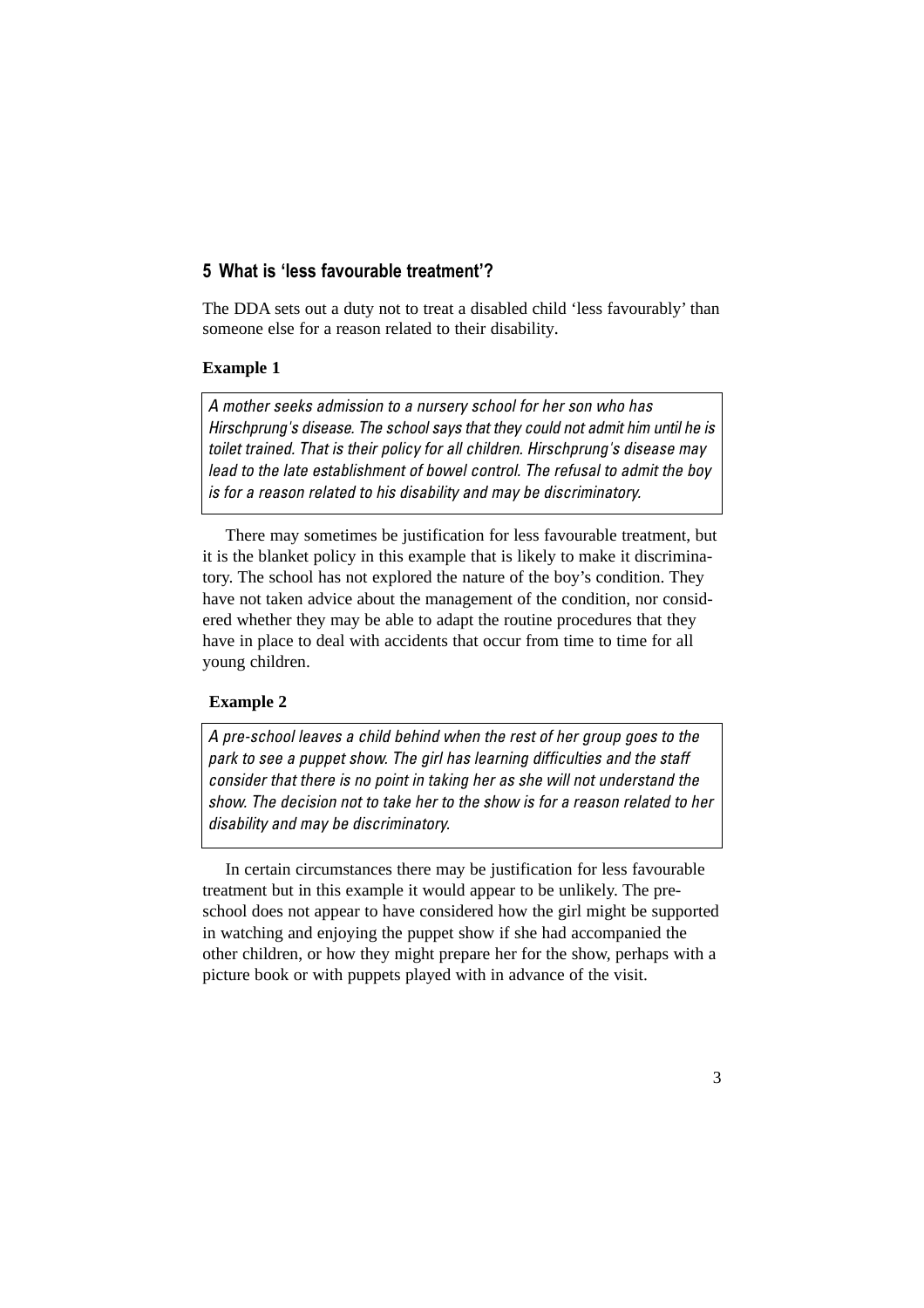#### **Example 3**

*A young boy with autism collects his sandwich box for his lunch and then has to queue for a drink. He is anxious and agitated in the queue and when another boy teases him he turns round and bites him. It is a severe bite and the young boy with autism is excluded from the setting.*

*The boy is excluded because he bit the other child. The question is whether biting the other child was linked to the nature of his disability. Some of the features of his autism are that:* 

- *he finds it difficult to be so close to the other children;*
- *he does not understand the purpose of a queue;*
- *he does not know how to cope with the taunt from the other boy.*

*It is possible that his reaction is related to the nature of his autism and therefore the exclusion may be less favourable treatment for a reason related to his disability.*

In certain circumstances, there may be justification for treating a disabled child less favourably. Less favourable treatment may be justified where there is a 'material and substantial' reason. Biting another child might count as a 'material and substantial' reason, but there is a further consideration: it may not be possible to justify less favourable treatment if 'reasonable adjustments' could have been made but were not. 'Reasonable adjustments' in this situation might have been:

- putting the drinks ready on the table before lunch, at least for the boy with autism, so as to avoid the queuing;
- giving the boy a safe place to go to when he gets too anxious;
- training staff in understanding the nature of his autism.

If the setting had done all these things and the incident had still occurred, the exclusion may have been justified, but if they had not done any of these things they may not be able to justify the less favourable treatment of the disabled boy.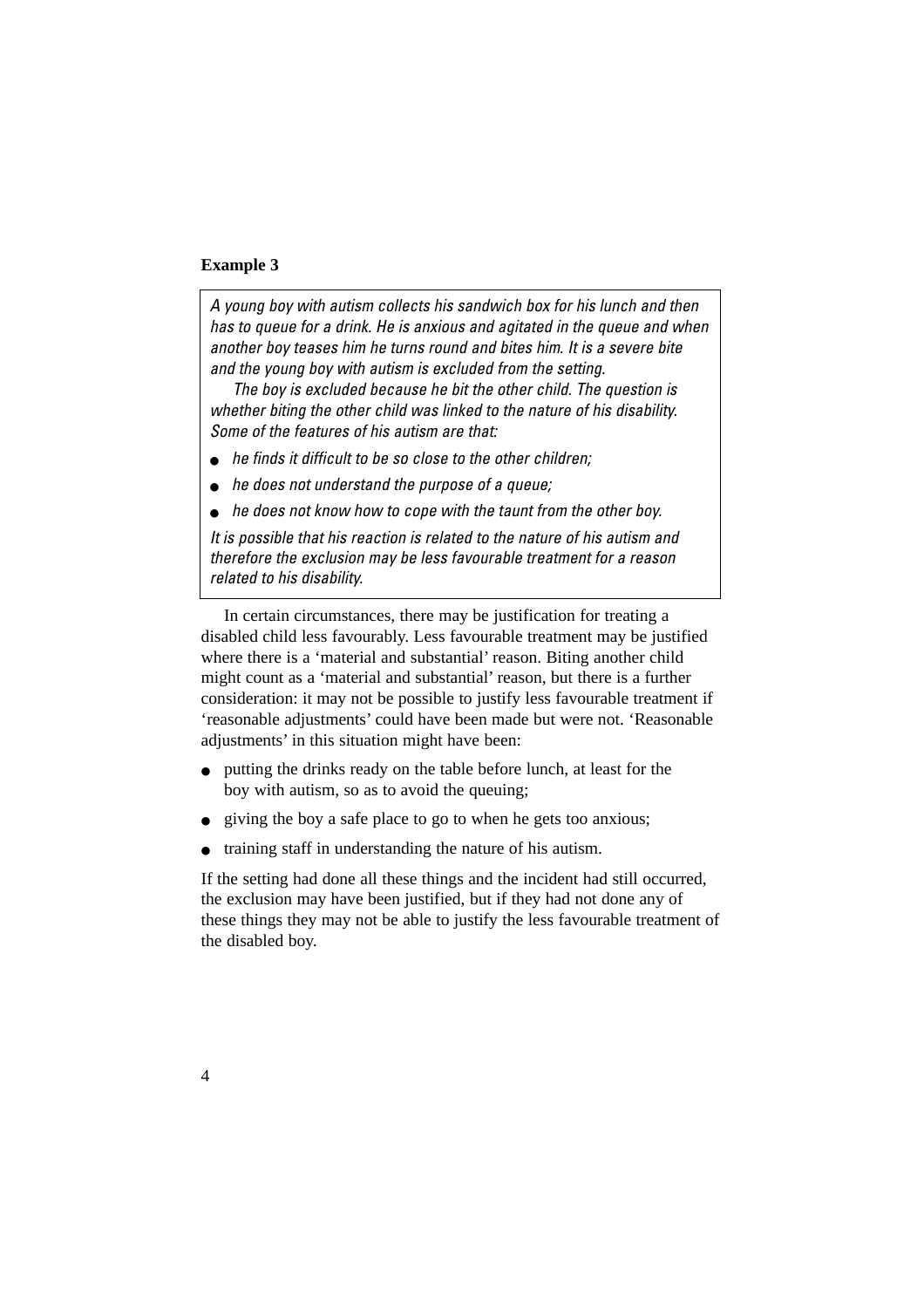## **6 What are 'reasonable adjustments'?**

The DDA requires schools and other providers to make 'reasonable adjustments' for disabled children. The duties are 'anticipatory', that is schools and other providers need to think ahead and consider what they may need to do for disabled children before any problems arise. The following are some examples of adjustments that have been made for disabled children to ensure that they can be included in the life of the setting as fully as possible.

### **Example 4**

*A pre-school checks its policies, including its admissions policy, and makes some changes to ensure that conditions in the policy do not discriminate against disabled children.*

## **Example 5**

*Two hearing impaired children are going to be admitted to a nursery education centre. The centre:*

- *arranges training for staff in the appropriate use of radio aids;*
- *draws up guidance for staff in the light of the training. This includes guidance on the use of radio microphones, the transfer of microphones to other children at group times, and checking that the children's aids are set correctly for different activities;*
- *changes the location of the book corner. The rooms in this centre have large windows down one side. Staff decide to change the location of the book corner so that, at story times and at other times when the children come together as a group, the natural light illuminates the face, mouth and gestures of the staff talking to the children;*
- *pays particular attention to having visual prompts to hand when they are planning activities with the children and using puppets and other props at story times.*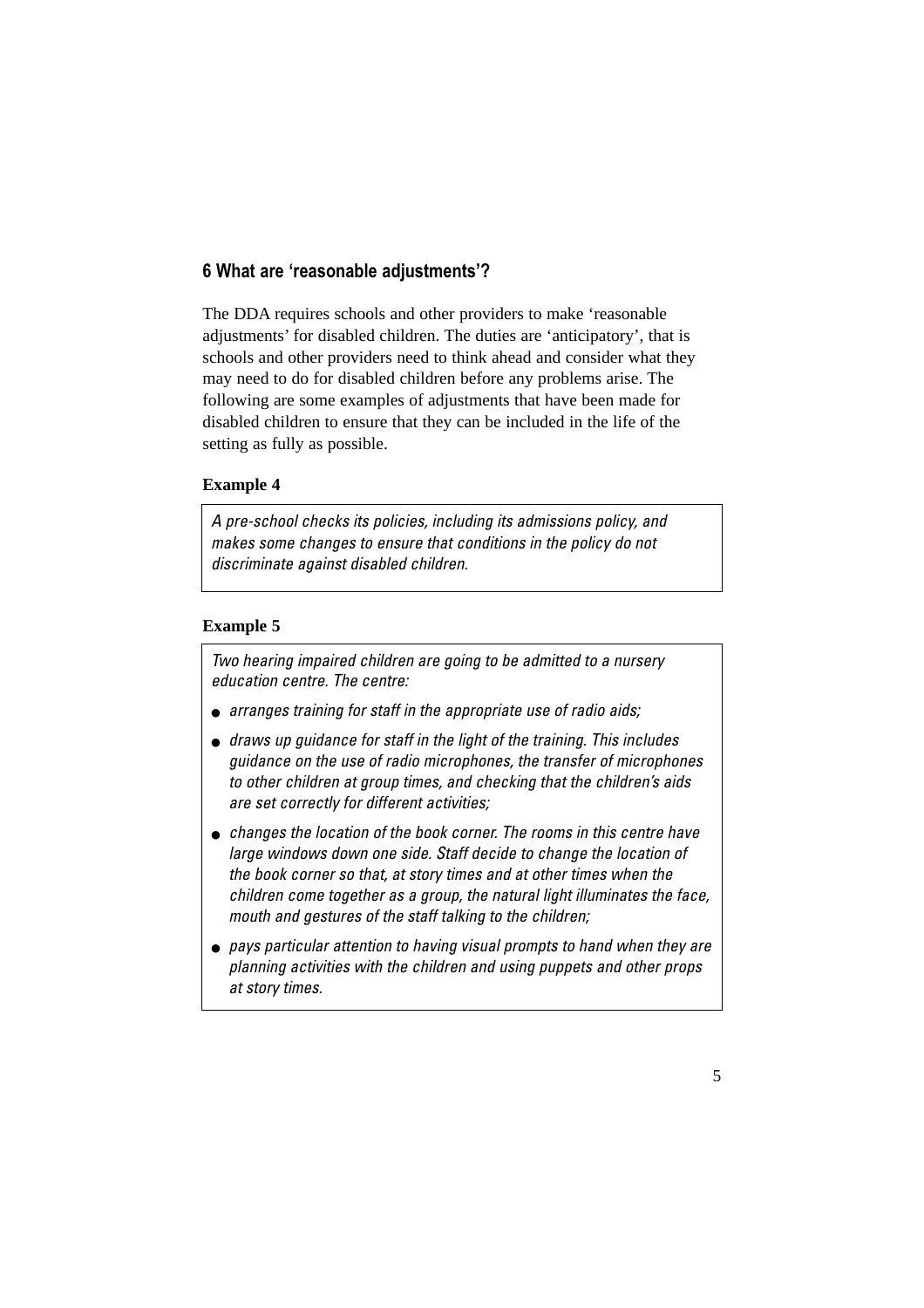### **Example 6**

*A child with an egg allergy is going to be admitted to a nursery class in a primary school. The school:*

- *puts in place special meal-time arrangements which will be supervised by named staff;*
- *arranges for a nurse to come in and train staff;*
- *extends their insurance to indemnify staff who volunteer to administer emergency medication.*

#### **Example 7**

*A childminder is going to provide for a child with a physical impairment. The child uses a standing frame for parts of the day. The childminder thinks that it may be unsafe to let the child go in and out of the house and it may be difficult for her to play on some of the outdoor toys. At an early visit the childminder invites the parents to look at the question of access and at the outdoor toys that are available. Between them they assess the risks involved in getting up and down the steps to the outside area and they consider which equipment may help the child by encouraging particular activities and which might present a risk. They agree a plan and the parents seek the views of the occupational therapist at their next visit. When the child starts the placement, the childminder knows how the child can get in and out and which equipment she should be encouraged to use.*

## **7 How does the 'reasonable adjustments' duty apply to schools?**

The DDA requires schools to make 'reasonable adjustments' to make sure that disabled children are not at a substantial disadvantage. However, the 'reasonable adjustments' duty does not require schools to:

- provide auxiliary aids and services;
- make physical changes to buildings.

For schools these two requirements are covered by other parts of the legislation.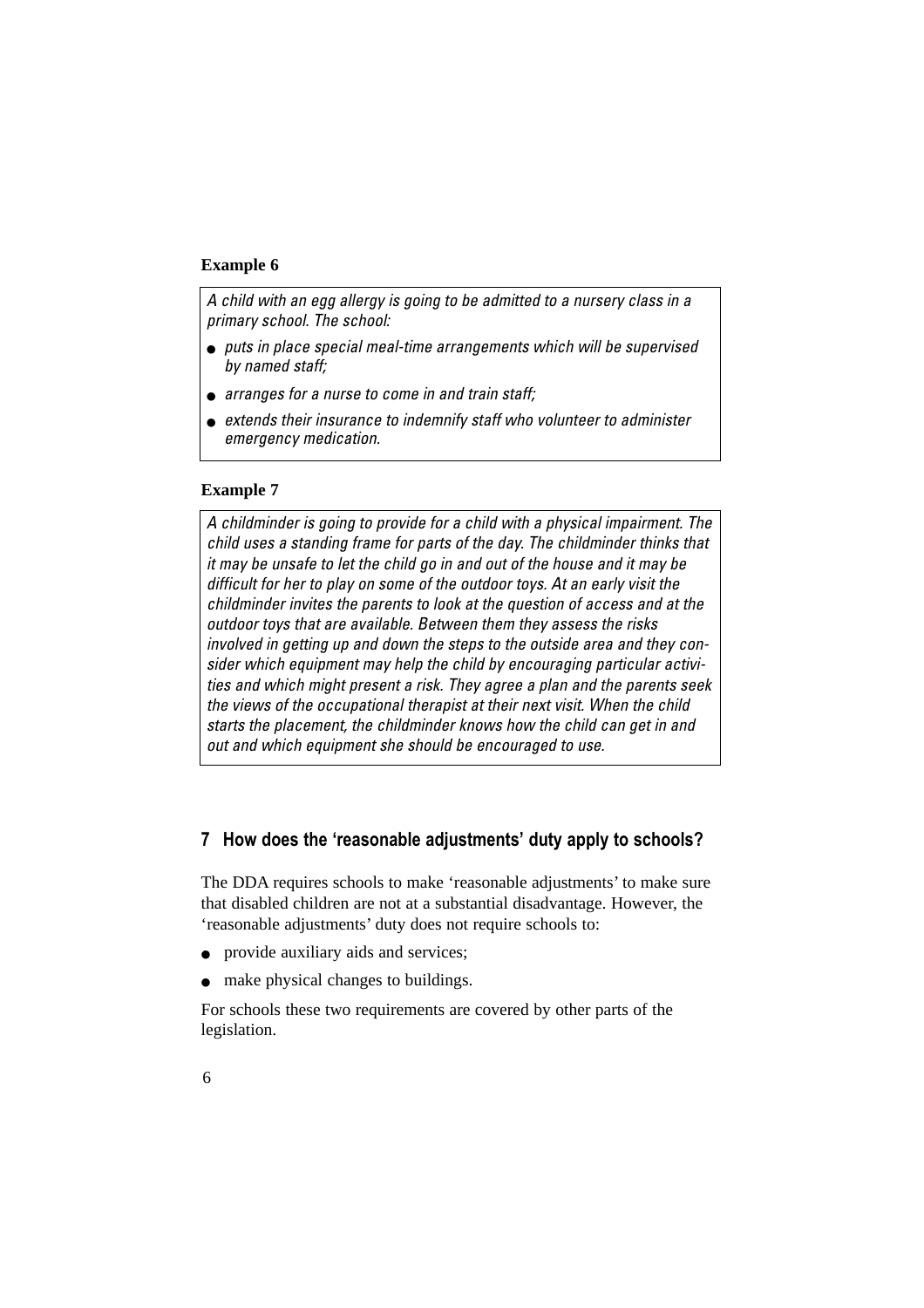#### **Auxiliary aids and services**

Schools' duties sit alongside the SEN Framework. It is the SEN Framework that requires schools and, where necessary, the local education authority (LEA) to make provision to meet the SEN of disabled children. This provision includes what the DDA describes as 'auxiliary aids and services'.

#### **Physical alterations**

Again, whilst schools are not required to make physical alterations as part of the disability discrimination duties, there are requirements on schools under the 'Planning duties' to develop plans to improve accessibility for disabled children over time. There are similar duties on local education authorities. These plans have to be published by April 2003 and must show how schools are going to make improvements in three areas:

- improvements in access to the curriculum;
- physical improvements to increase access to the buildings;
- improvements in the provision of information in different formats for disabled children.

Ofsted will inspect school and LEA compliance with the duties from September 2002.

#### **Further guidance**

A *Code of Practice for Schools* has been produced to explain schools' duties. The Code is produced by the Disability Rights Commission and includes a wide range of helpful examples to illustrate the duties. The Commission also produces a shorter *Guide for Schools* and a *Guide for Parent*s. Contact information for the Commission appears at the end of this leaflet.

The Department for Education and Skills (DfES) provides guidance on the Planning duties. A summary of *Accessible Schools: Planning to increase access to schools for disabled pupils* has been sent to every school in England. Further copies of the summary, and the full version of the guidance, are available from the DfES (contact information at the end of this leaflet).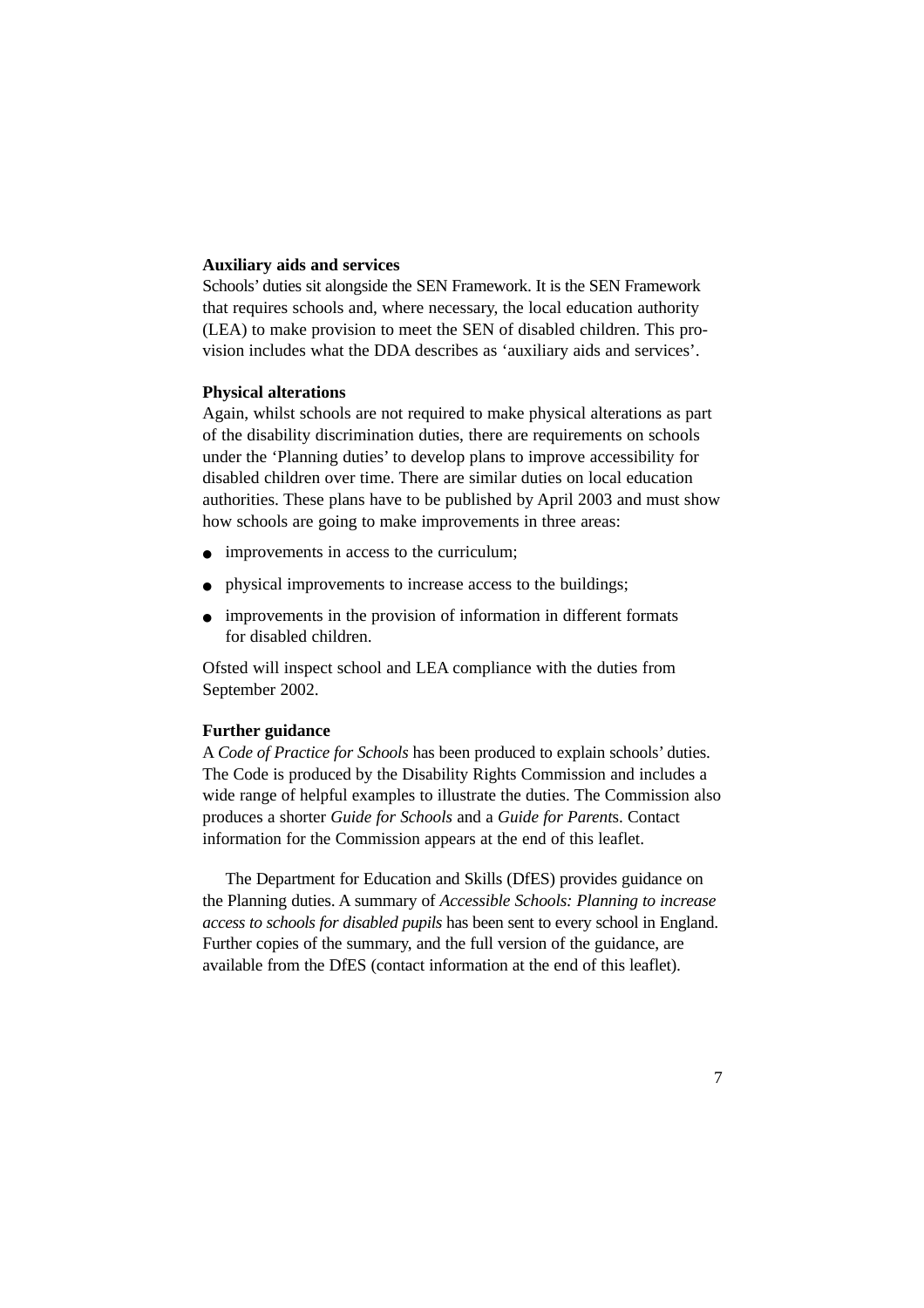## **8 How does the 'reasonable adjustments' duty apply to early years providers other than schools?**

The duties in Part 3 of the DDA apply to providers of services who are not constituted as schools. The Part 3 duties require providers to make 'reasonable adjustments' to policies, practices and procedures that make it impossible or unreasonably difficult for young disabled children to make use of a service. The 'reasonable adjustments' duty in Part 3 includes:

- the provision of auxiliary aids and services;
- from October 2004, making physical alterations to buildings.

Whilst the inclusion of these duties for providers that are not schools may make them look more demanding than the schools' duties, there are other considerations to be taken into account.

Any adjustments to be made for young disabled children are covered by the concept of 'reasonableness' which is explored in section 9. So, for example: the cost of taking a particular step can be taken into account alongside a consideration of the resources available to the setting.

In meeting the requirement to provide auxiliary aids and services for young disabled children, providers will need to draw on their own resources. However, whilst the legislation is clear about the direct duty on providers, in practical terms providers may be able to draw on the SEN Framework for support beyond that which providers might reasonably be expected to make themselves. Support may be available through the Early Years Development and Childcare Partnership (EYDCP), the Special Educational Needs Coordinator (SENCO) networks and other services provided in the early years by the LEA , the local social services department and local health agencies.

Providers are already required to make a service available by a reasonable alternative method where a physical feature makes it impossible or unreasonably difficult for a disabled child to access the service. Reasonable alternatives might include using a different entrance, providing a portable ramp or changing round the use of rooms inside a building. The concept of 'reasonableness' still applies to such arrangements.

Where, after 2004, the small budgets of some providers may limit what physical alterations they might be required to make, the duty to provide access by an alternative means continues, subject again to the concept of 'reasonableness'.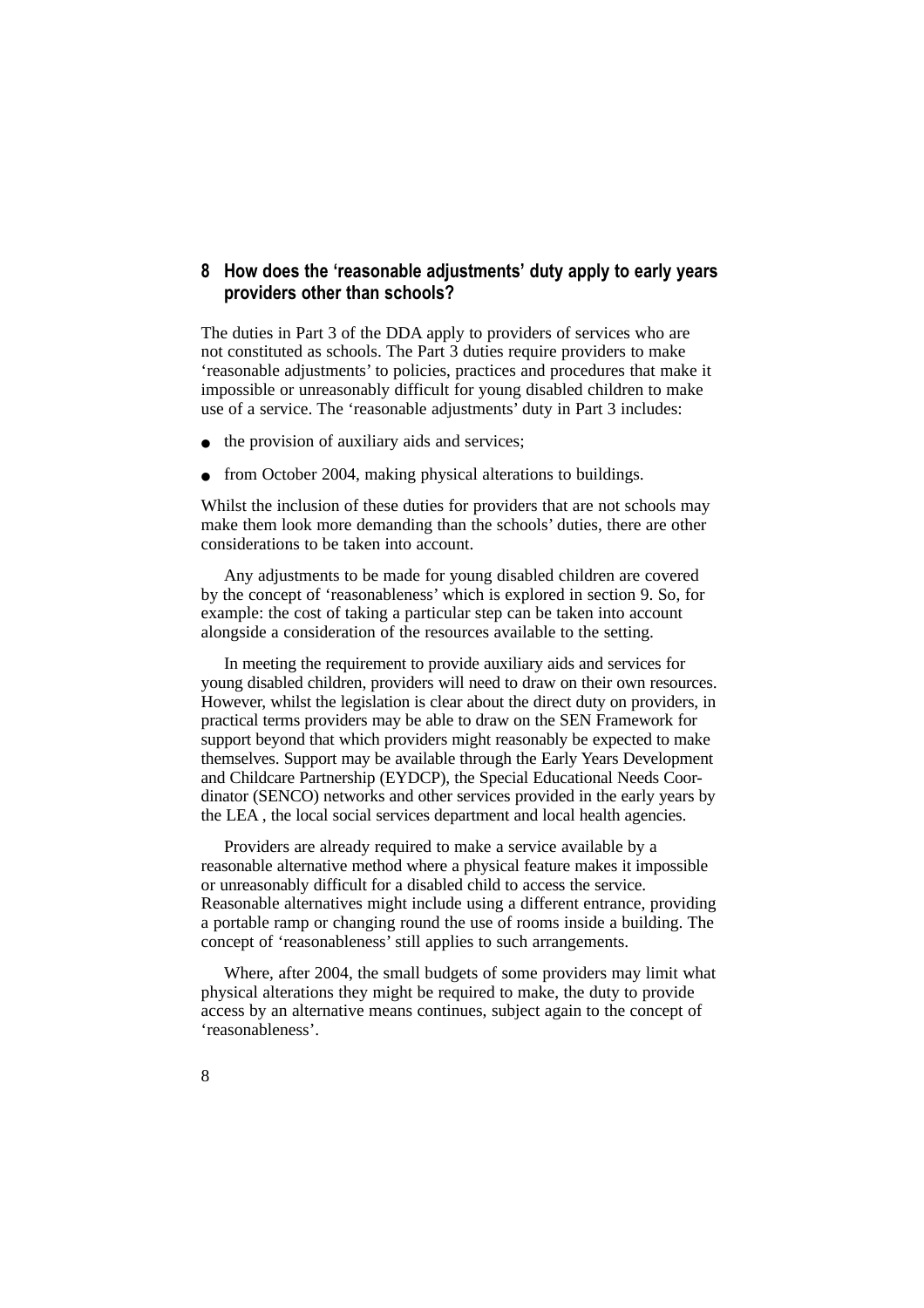Even where providers use rented premises, from 2004 they may have responsibility for making physical alterations, but, depending on the use of the rest of the building and on the use of the building at other times, the landlord may also have responsibilities. Again, providers have to do what it is 'reasonable' to do.

#### **Further guidance**

A code of practice published by the Disability Rights Commission, *Code of Practice: Rights of Access: Goods, Facilities, Services and Premises*, provides general guidance on how Part 3 applies to all providers of services. It is available from the Commission.

## **9 What is 'reasonable'?**

In addition to the specific considerations, above, of what is covered by the reasonable adjustments duty under Part 3 and under Part 4, there are some general considerations about what is 'reasonable'. Some of these apply across both Parts 3 and 4. 'Reasonableness' takes account of a number of factors: costs and available resources, health and safety, the interests of other children and other considerations. Settings can take these considerations into account when they plan what they may need to do for disabled children.

#### **Costs and resources**

The cost of making a particular adjustment may be seen in the light of the resources available to the setting, so that an individual childminder or a small setting with a small budget may not be expected to make adjustments that might be expected of a larger setting with a larger budget.

#### **Health and safety**

For any adjustment that may have health and safety implications a setting would be well advised to carry out a risk assessment with a view to eliminating or minimising the risks involved. A setting should write down what risks they have identified and how these will be addressed. Where difficult issues arise it may be important to get a view from outside the setting. Health and safety considerations should not be seen as automatic barriers to disabled children. Instead they should help to determine how to include disabled children safely in the life of the setting. Ultimately, these considerations do not relieve the setting of identifying reasonable adjustments. They do affect decisions about which reasonable adjustment should be made.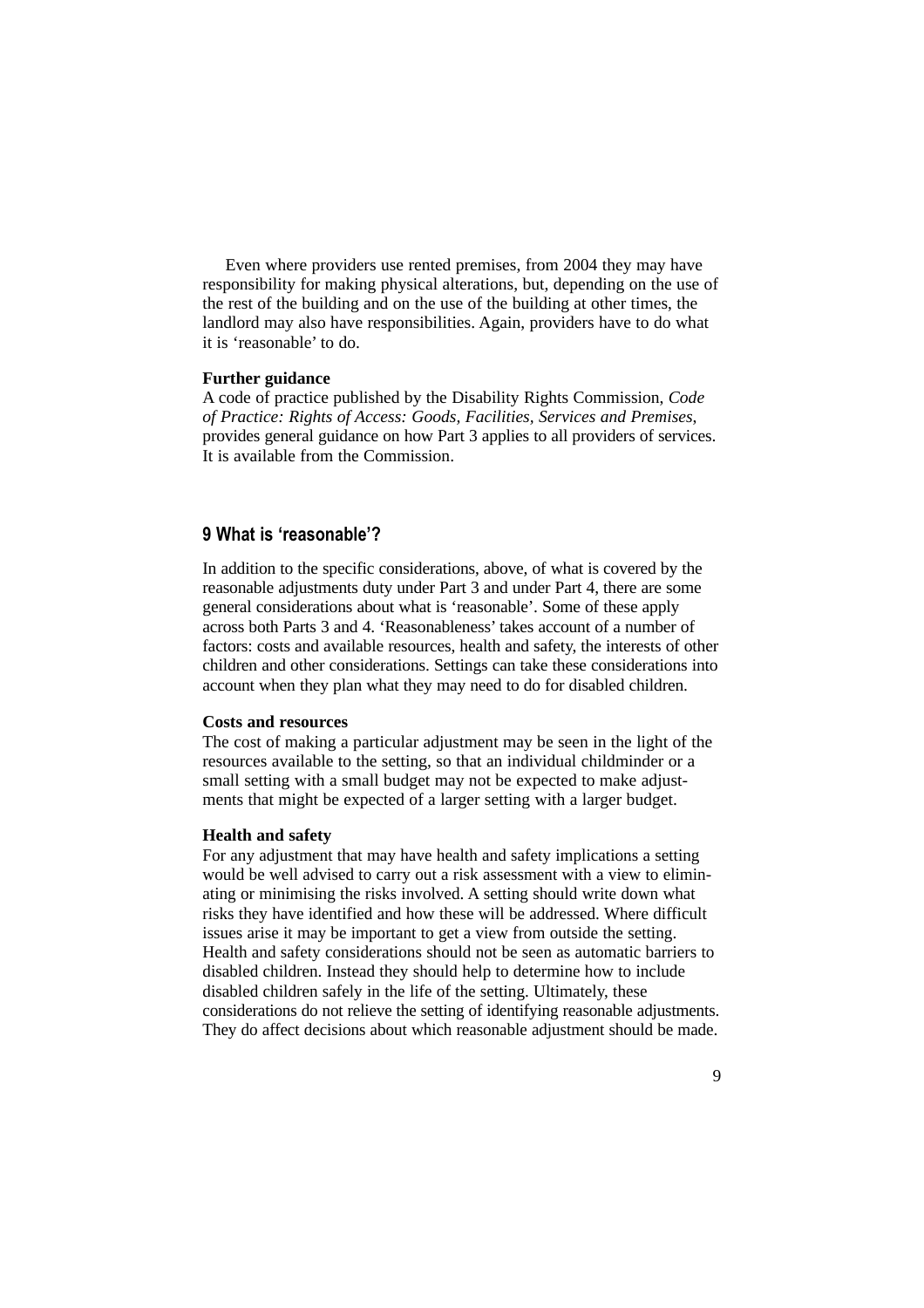### **Justification**

As with the less favourable treatment duty there may be justification for failing to make a reasonable adjustment. A setting may be able to justify a failure to make a reasonable adjustment, but only 'for a material and substantial reason'.

#### **Further guidance**

These general considerations apply to schools and to other providers. More detailed guidance on what is reasonable is provided in the codes of practice: the *Code of Practice for Schools* and the *Code of Practice: Rights of Access: Goods, Facilities, Services and Premises.*

## **10 Which children are covered by these duties?**

Children covered by these duties are those defined as disabled in the DDA. The DDA defines disability as:

*a physical or mental impairment which has a substantial and longterm adverse effect on a person's ability to perform normal day-to-day activities.*

The definition includes a wide range of impairments, including hidden impairments. If, for example, a child has an impairment affecting their mobility, sight or hearing, or has learning difficulties, mental health problems, epilepsy, autism, a speech and language impairment, asthma, diabetes or HIV, then he or she may have a disability if the effect of the impairment on the child's ability to carry out normal day-to-day activities is 'substantial' and 'long-term'. 'Substantial' in the DDA means 'more than minor or trivial'. 'Long-term' means that the impairment has lasted at least a year, or is likely to last for at least a year.

The effect of all these different elements in the definition is to include a very large group of children within the definition of disability.

Questions often arise about whether children with behaviour difficulties are included in the definition. A child may have significant behaviour difficulties and these may relate to an underlying impairment. If they do, the child may count as disabled because of the underlying impairment.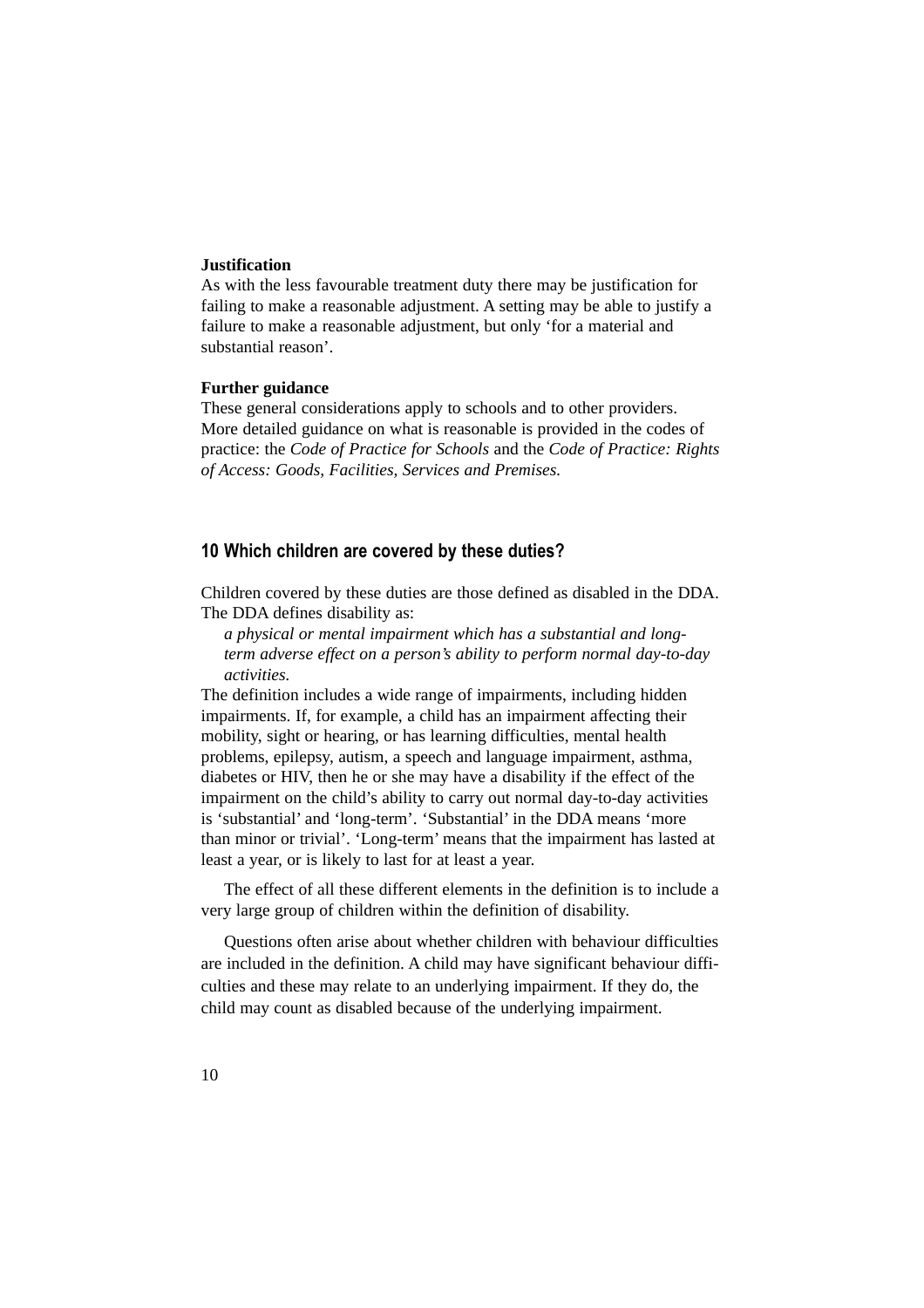## **11 Is there a difference between disability and special educational needs?**

Yes, there is a difference. SEN are defined in Part 4 of the Education Act 1996, the main SEN legislation. This definition is used throughout the SEN legislation. Disability is defined in the DDA and it is this definition that is used as the basis for the duties in the DDA.

In practice, many children who have SEN will also be defined as having a disability under the DDA. However, not all children who are disabled have SEN. For example, those with severe asthma, arthritis or diabetes may not have SEN but may have rights under the DDA. Similarly, not all children with SEN will be defined as having a disability under the DDA. However, it is important to remember that, under the SEN legislation, a disabled child has SEN, by definition, if they need any provision to be made for them to enable them to access the education that is available locally.

## **12 Information and the DDA duties**

The 'reasonable adjustments' duty is 'anticipatory.' This means that all settings will need to review their policies, practices and procedures to ensure that these would not discriminate against any disabled children. This should be done whether or not the setting knows of any disabled children on their current roll, or seeking admission. For some children, or groups of children, specific changes may be needed as well as more general changes.

In deciding what adjustments may need to be made, it is important that settings seek information from parents before a child is admitted, so that the necessary adjustments can be put in place in good time. If, despite opportunities and encouragement, the parents have chosen not to share this information, the setting may be able to claim they did not know about the disability. A setting would only be able to claim this if they had taken reasonable steps to find out about the existence of, or nature of, a child's disability.

If a parent does share information about their child's disability, but asks the manager or head teacher to keep that information confidential, this may limit what 'reasonable adjustments' can be made for this child. The duties recognise this.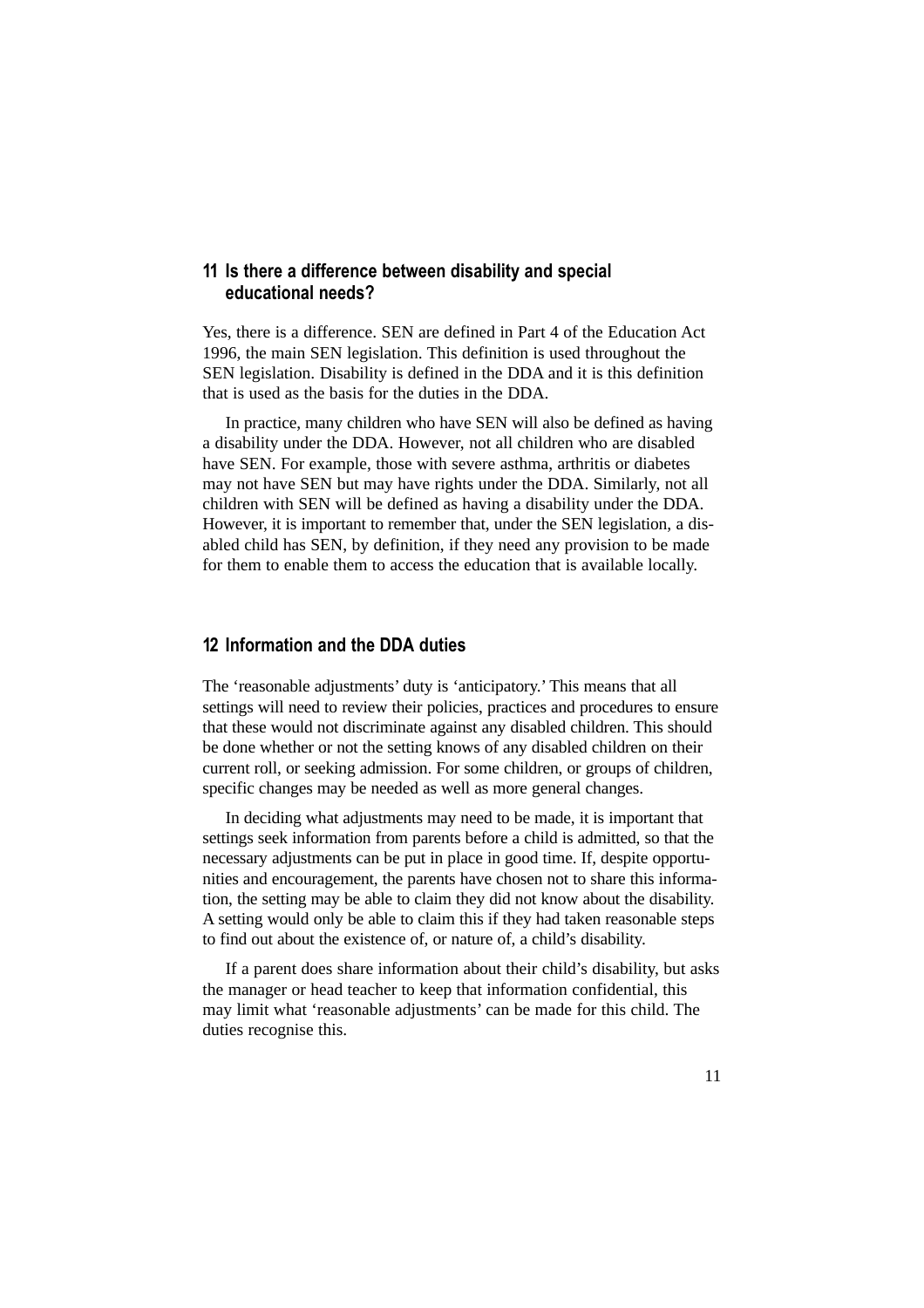## **13 Who is responsible for ensuring a child is not discriminated against?**

#### **Responsibility for the Part 4 duties**

Responsibility for the Part 4 (schools' duties) lies with the 'responsible body' for the school. This is likely to be the governing body of a statemaintained school or the 'proprietor' (the owner, the governing body, the management group or the trustees) of a private or independent school, though in the case of an LEA nursery school it is the LEA. Where the LEA has responsibility for admissions, for example, admissions to community schools, or where the LEA provides Portage, or other home visiting services, it is also the LEA that is the responsible body.

More detail about 'responsible bodies' under the schools' duties can be found in the Disability Rights Commission's *Code of Practice for Schools*.

#### **Responsibility for the Part 3 duties**

Under Part 3 it is the individual or the organisation that provides the service who has responsibility for the DDA duties, whether they are in the private, public or voluntary sector and whether the services are provided free or in return for payment. For a pre-school, playgroup or other voluntary group it is likely to be the management group for the particular setting or the organisation responsible for the service; for provision run by a social services department it is likely to be the social services department; for an individual childminder it is the childminder him or herself; for childminders working within a network it is likely to be both those who are responsible for the network and individual childminders in relation to their respective responsibilities.

More detail about the duties on service providers under Part 3 of the DDA can be found in the Disability Rights Commission's *Code of Practice: Rights of Access: Goods, Facilities, Services and Premises*.

#### **Considerations under Part 3 and Part 4**

It is important to recognise that, though the provider or the 'responsible body' is responsible for ensuring that disabled children are not discriminated against, anyone working in a setting could expose it to a claim of discrimination: a volunteer or a member of staff, a manager or a trainee, a teacher, an assistant or an administrator. It follows that it will be important that those working in a setting, whether paid or unpaid, understand the duties towards disabled children and know about the 'reasonable adjustments' that need to be made for particular children.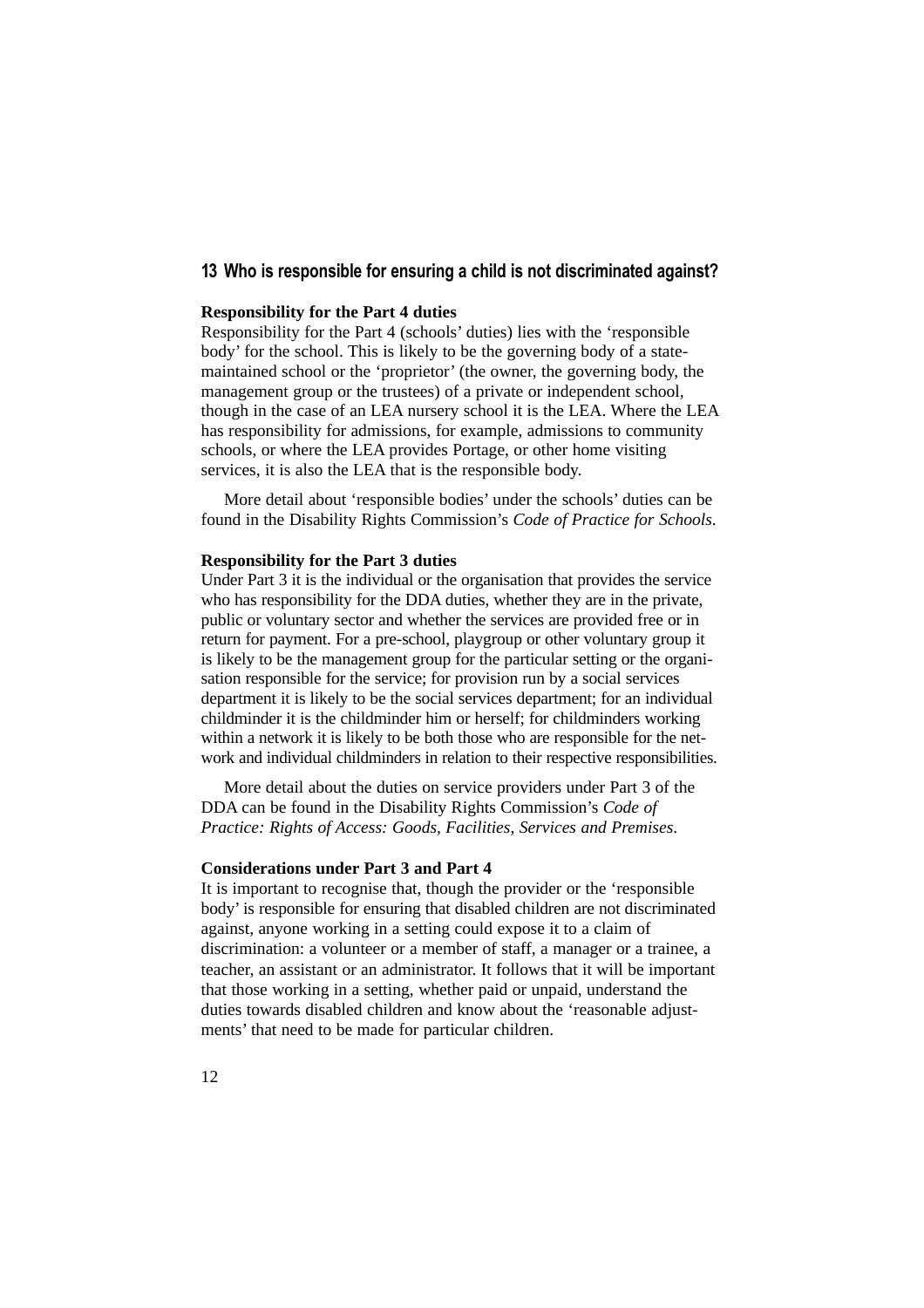## **14 What happens if a disabled child is discriminated against?**

Where there has been unlawful discrimination there is a means of redress.

### **Part 4**

A claim of unlawful discrimination under Part 4 of the DDA:

- is made by the parent of a disabled child;
- the claim is made to the SEN and Disability Tribunal, or in certain cases to a local admissions or exclusions appeal panel;
- if the SEN and Disability Tribunal determines that there has been unlawful discrimination, it can order any remedy it sees fit, but no financial compensation is available.

### **Part 3**

Where services are covered by Part 3 of the DDA (providers other than schools):

- a claim of discrimination is heard in the County Court;
- if the Court determines that there has been unlawful discrimination, the remedies available include financial compensation.

## **Under Parts 3 and 4**

There are many sensible measures that settings can put in place to prevent a difficulty becoming a claim of discrimination. Firstly, it is good practice (and, where the setting is in receipt of government grant, a necessary part of a settting's SEN policy) to have a complaints procedure that is widely known to parents. A complaints procedure usually starts by asking parents to raise any difficulty with the person in charge. If this does not lead to the resolution of the difficulty, the procedure is usually to take the complaint to the management group, governing body, proprietor or, in some cases, to the LEA. Beyond this, the Disability Rights Commission may be able to help. The Commission provides a confidential help line, with access to information and advice for providers, parents and disabled people. In addition, the Commission runs a conciliation service. This service may be able to assist in the resolution of the difficulty without the need to go to the courts or to the SEN and Disability Tribunal. Using the Commission's conciliation service does not affect parents' recourse to the courts or to the Tribunal. Contact information is provided at the end of this leaflet.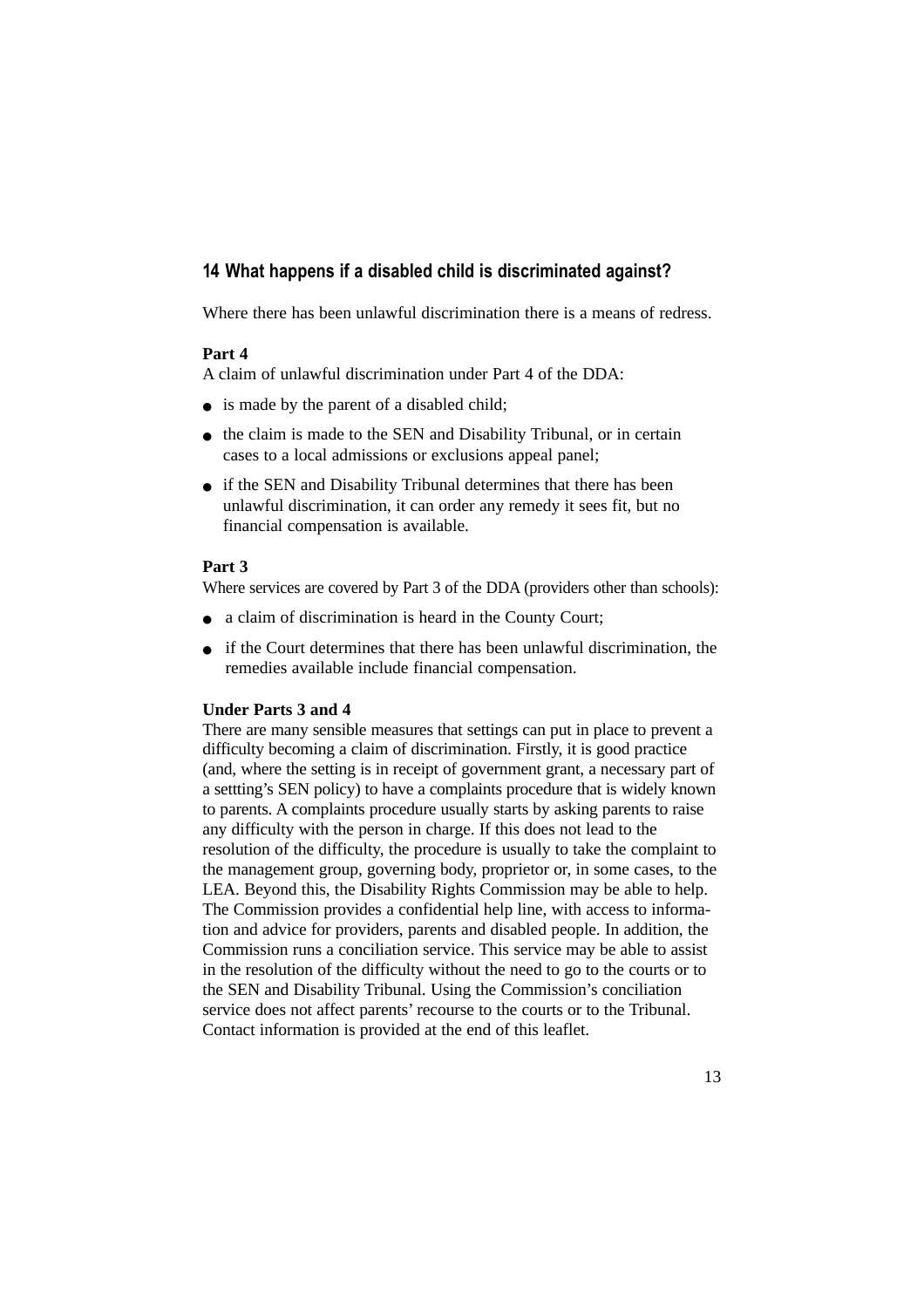### **15 Preventing discrimination against a disabled child**

Many early years providers have already been working with their Early Years Development and Childcare Partnership (EYDCP) to ensure that disabled children can be admitted to the placement that their parents are seeking for them. Many providers are also working with parents and early years advisory staff to ensure that disabled children can join in the full range of activities offered in their chosen setting. Many providers have already seen the benefits, for all children, of working in this way.

Those who are working towards ensuring equal opportunities for young disabled children are not likely to have any difficulty in complying with the duties in the DDA. However, there are some things that all providers would sensibly do to reduce the likelihood that they might discriminate against a disabled child.

#### **Training**

Clearly it is important that the senior staff in any setting are aware of and understand the duties towards disabled children. It is also important that all staff and volunteers are aware of the DDA duties, of the main principles in the legislation, and understand disability as an equality issue. Training will be an important element in raising awareness of the duties and of the disability equality issues on which they are based. The local EYDCP will be able to tell settings what training is being provided locally.

#### **Reviewing**

An important part of meeting the duties will be ensuring that settings do not inadvertently discriminate against disabled children. If all settings recognise that they already have disabled children on roll, or are likely to admit them, then one of the key things that they will want to do is to review their policies, practices and procedures and revise them where necessary. In doing this they will sensibly look across all the different areas of the life of the setting, and may want to check their admissions policy in particular.

#### **Finding out**

Information is a crucial part of meeting the DDA duties. Providers will want to make sure that they provide opportunities for parents, and disabled children themselves, to share information about possible or actual barriers, and the sort of adjustments that may need to be made to remove these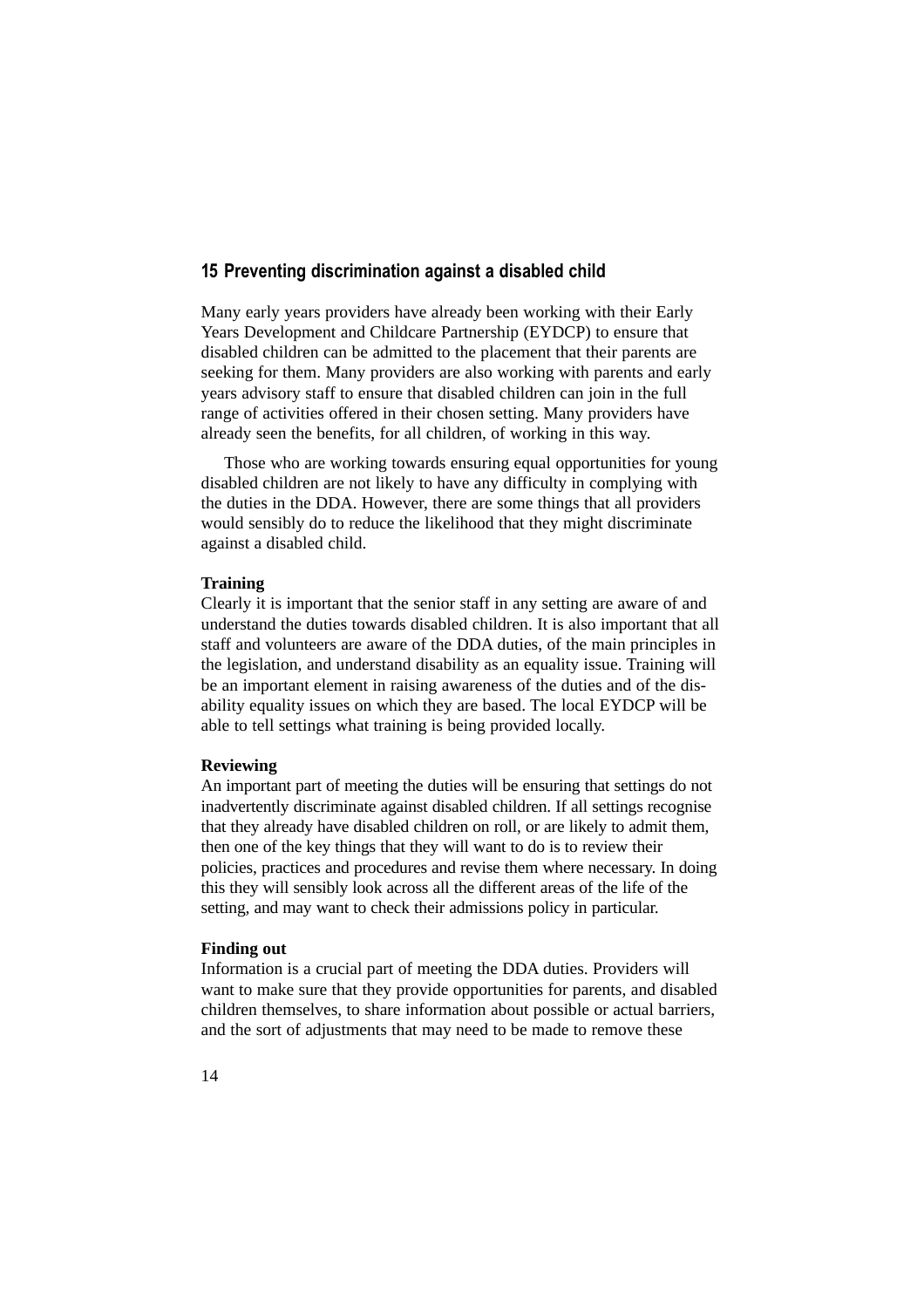barriers. An important part of encouraging the sharing of information will be developing parents' trust that information that they share will be handled sensitively. Such trust is more likely to develop where parents encounter a welcome, rather than resistance to their child, a willingness to explore possibilities rather than a refusal to consider them.

## **16 Where can we go for additional help in meeting the duties?**

As well as drawing on the information that parents hold about their child, settings will want to explore what other sources of support may be available to them. A range of services may be available, but these are likely to vary from area to area.

#### **Special Educational Needs Coordinator Networks**

One of the key functions of the Area SENCOs and the SENCO networks is to provide advice on and access to the services that may be able to offer additional support for young children in early years settings. These services themselves will vary from area to area but the Area SENCO, the local EYDCP and the LEA will be key points of contact.

### **Training**

A range of training is usually available to early years providers. The local EYDCP holds information about training and, in many areas, will be able to support settings in considering what their training needs are. Much of the training that is available locally can count towards national qualifications.

#### **Special services and funding**

In some areas special services are available to early years settings. In one area the local Portage home visiting team provides advice and support for early years settings outside the maintained sector. The same service also provides a telephone surgery service that enables settings to raise concerns that may be followed up with a visit.

In some areas funding is available to support work with young children with SEN and disabilities. Funding arrangements change over time, so it is important to check with your LEA or EYDCP on what is available.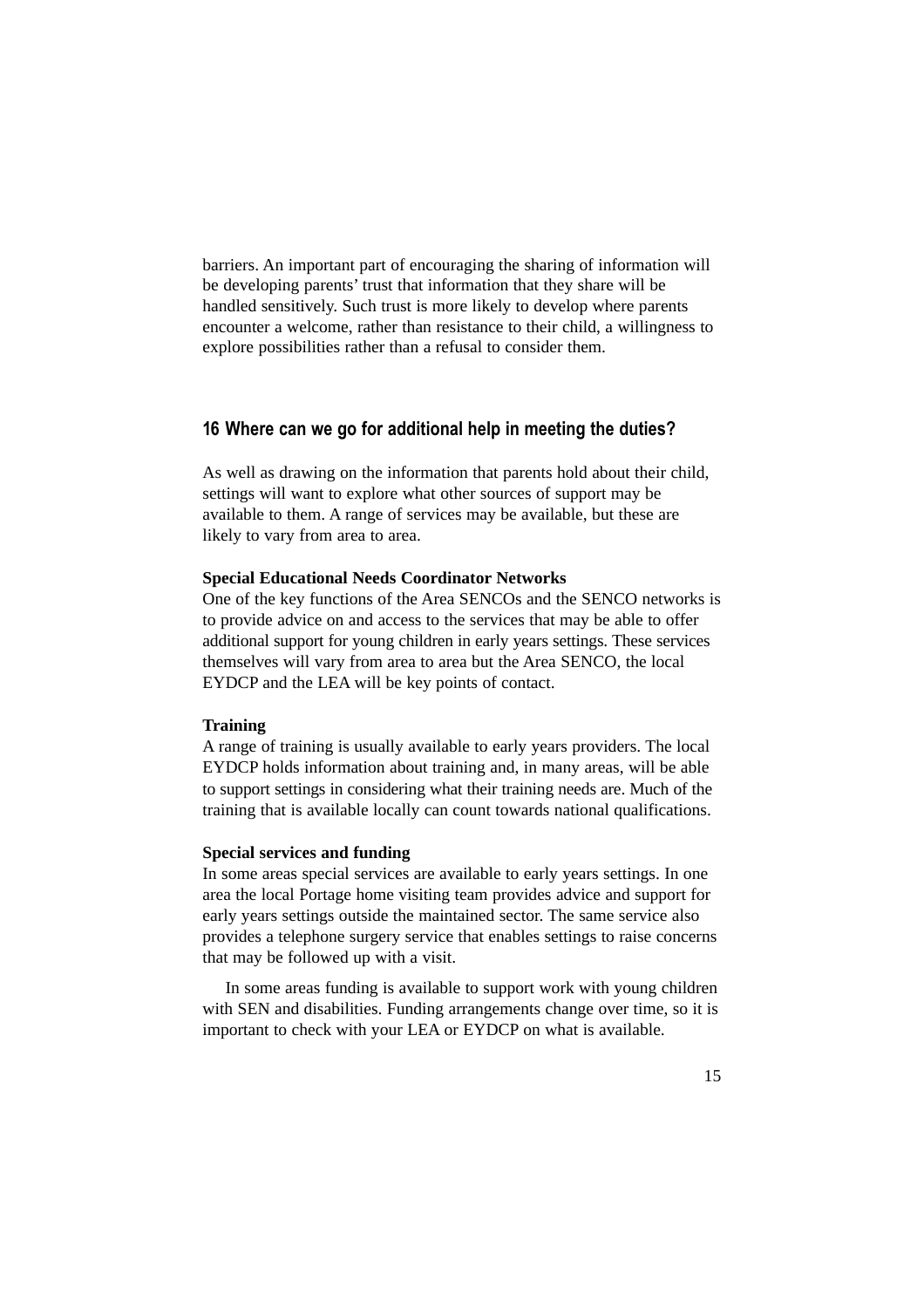### **Equipment and toy collections for loan**

In many areas toy collections are available for loan to early years settings. In some areas these have been extended to include resources and equipment that can be made available for loan to provide access and opportunities for young children with SEN and disabilities.

### **Health and social services support**

Settings may have local arrangements for contacting a range of agencies directly. In some areas link health clinics have been identified for providers to contact directly. In some areas a local Child Development Centre may provide a contact point for consulting a range of different services: community nurses, clinical psychologists, occupational therapy services. Many social services departments have specialist Children with Disabilities Teams, who can offer advice and family support, for example: transport, an occupational therapy service, or the loan of equipment.

### **Voluntary organisations and parent partnership services**

Voluntary organisations may be able to provide information and advice on a range of issues. Local parent partnership services may be a useful point of contact, many of them keep directories of voluntary organisations in the local area. As well as being able to provide pointers to voluntary organisations parent partnership services themselves provide information and support directly to parents.

## **17 Conclusion**

The DDA duties now apply to every area of early years provision. The duties sit alongside the SEN Framework and the work that is developing through the SEN Code of Practice and the SENCO Networks.

Together, these duties are designed to provide a stronger legal framework to underpin equality of opportunity for young disabled children. Settings that are already committed to and striving for equal opportunities and inclusion are unlikely to face difficulties in meeting the duties. What is required of all settings is 'reasonable' in all the circumstances of the case.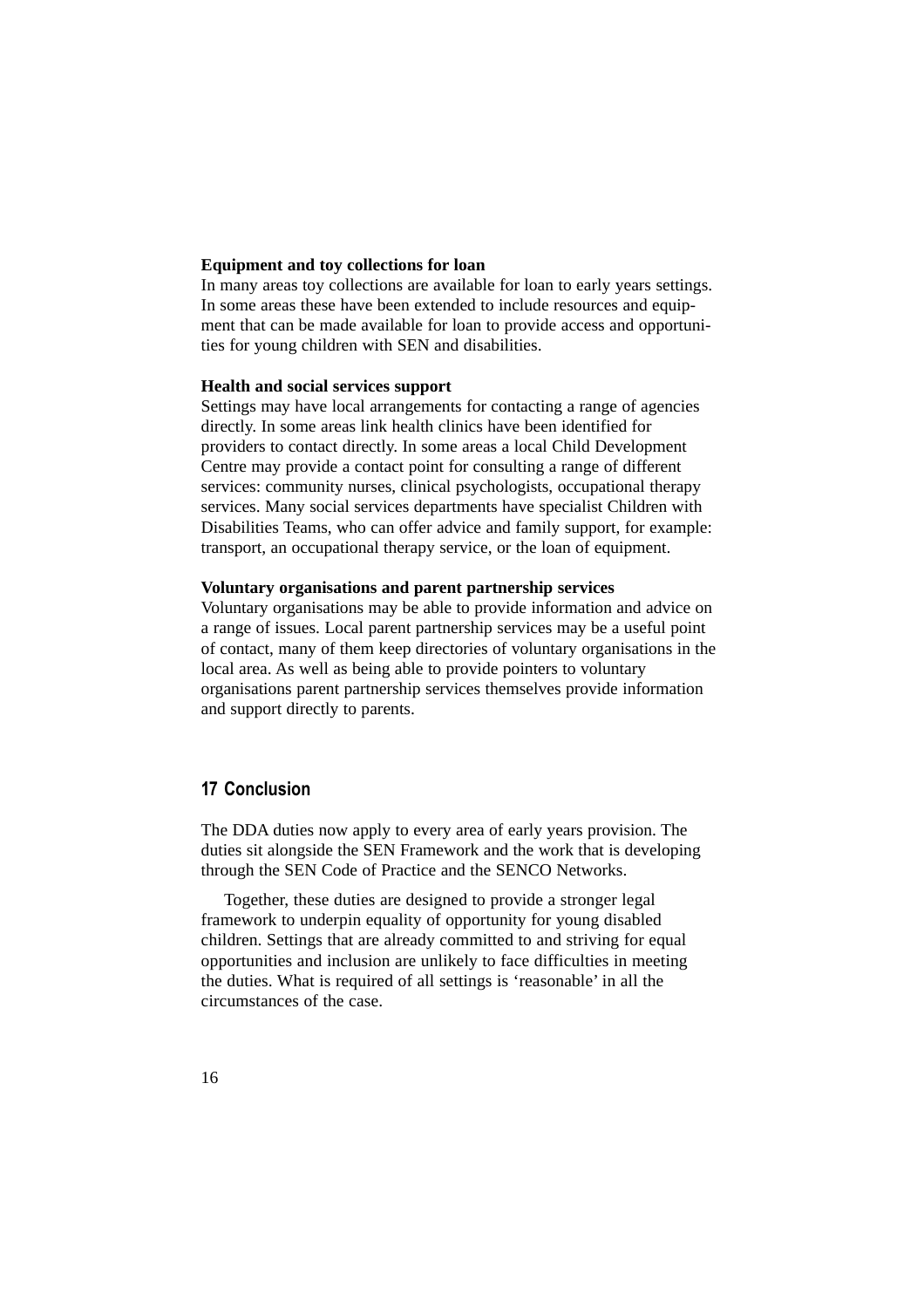## **Further information and contacts**

## **Part 4 duties**

More detailed guidance on the schools' duties under Part 4 of the DDA is set out in the Disability Rights Commission's *Code of Practice for Schools* (2002). This Code is available from the Commission's Helpline. The Disability Rights Commission has also produced shorter booklets for schools and for parents: *A Guide for Schools* and *A Guide for Parents*. These are also available from the Commission's Helpline.

### **Part 3 duties**

More detailed guidance on the duties on providers of services under Part 3 of the DDA is available in the Disability Rights Commission's *Code of Practice: Rights of Access: Goods, Facilities, Services and Premises* (2002).

The Code of Practice on Part 3 is a priced item. The Code provides a detailed account of how the duties apply. However, it draws examples primarily from a range of services provided to disabled adults. The Council for Disabled Children has been commissioned by the Department of Health to draft guidance on how the Part 3 duties apply to children's services. This guidance will be published in Spring 2003.

### **The Disability Rights Commission**

The Disability Rights Commission provides a range of information and guidance on the DDA. The Disability Rights Commission can be contacted at:

|          | Telephone: 08457 622 633           |
|----------|------------------------------------|
|          | Textphone: 08457 622 644           |
| Fax:     | 08457 778 878                      |
| E-mail:  | enquiry@drc-gb.org                 |
| Post:    | DRC Helpline, FREEPOST, MID 02164, |
|          | Stratford-upon-Avon, CV37 9BR      |
| Website: | www.drc-gb.org                     |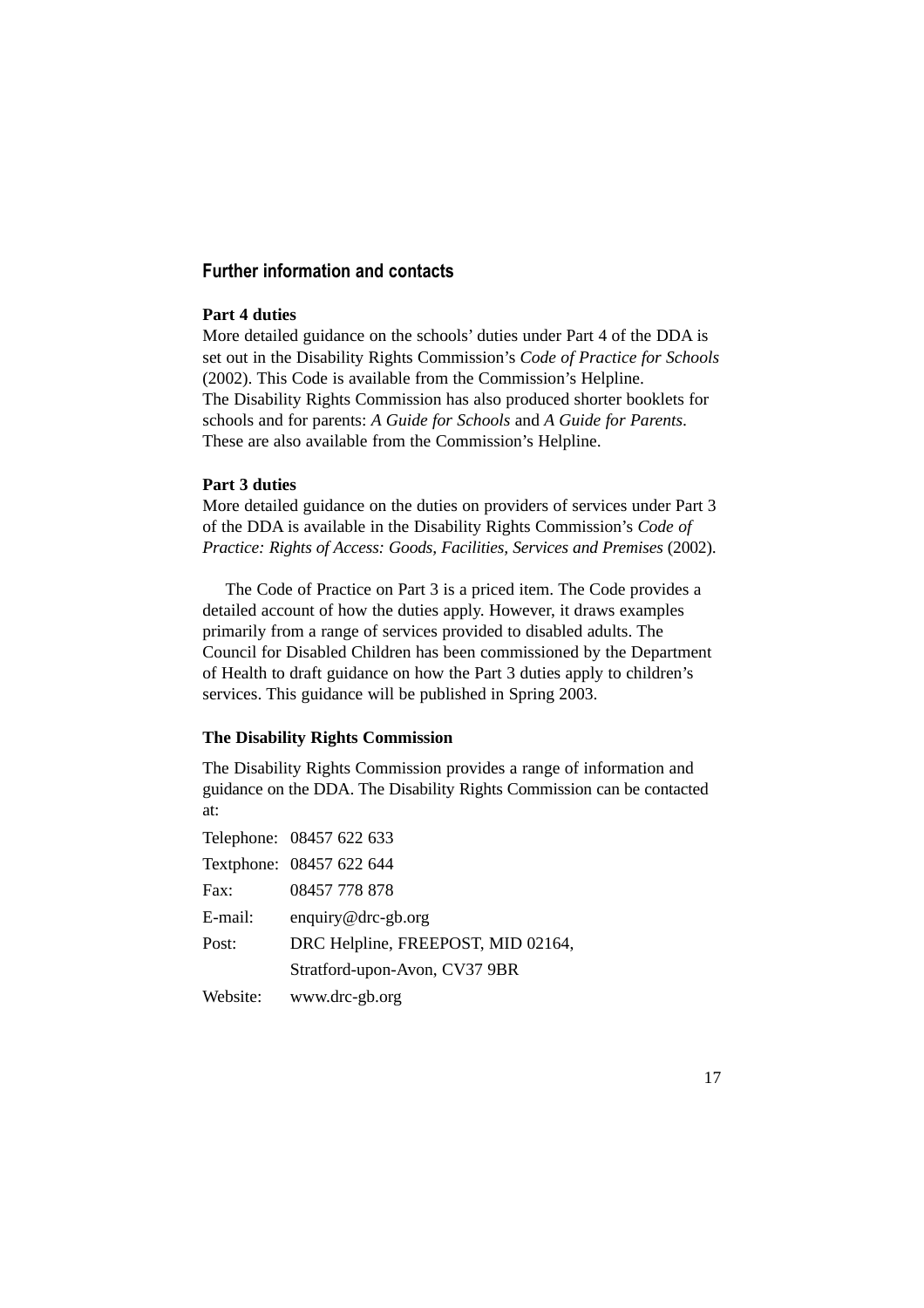# **The SEN and Disability Tribunal**

|         | The SEN and Disability Tribunal can be contacted at: |
|---------|------------------------------------------------------|
|         | Telephone: 020 7925 5750                             |
| Fax:    | 020 7925 6786                                        |
| E-mail: | tribunal queries $@$ sendist.gsi.gov.uk              |
| Post:   | Windsor House, 50 Victoria Street, London, SW1H 0NW  |

# **Department for Education and Skills publications**

For publications from the Department for Education and Skills, contact: Telephone: 0845 60 222 60 Fax:  $0.945 \le 0.333 \le 0$ 

| Fax:    | 0845 60 333 60                                          |
|---------|---------------------------------------------------------|
| E-mail: | $d$ fes@prolog.uk.com                                   |
| Post:   | DfES Publications, PO Box 5050, Sherwood Park, Annesley |
|         | Nottinghamshire, NG15 0DJ                               |